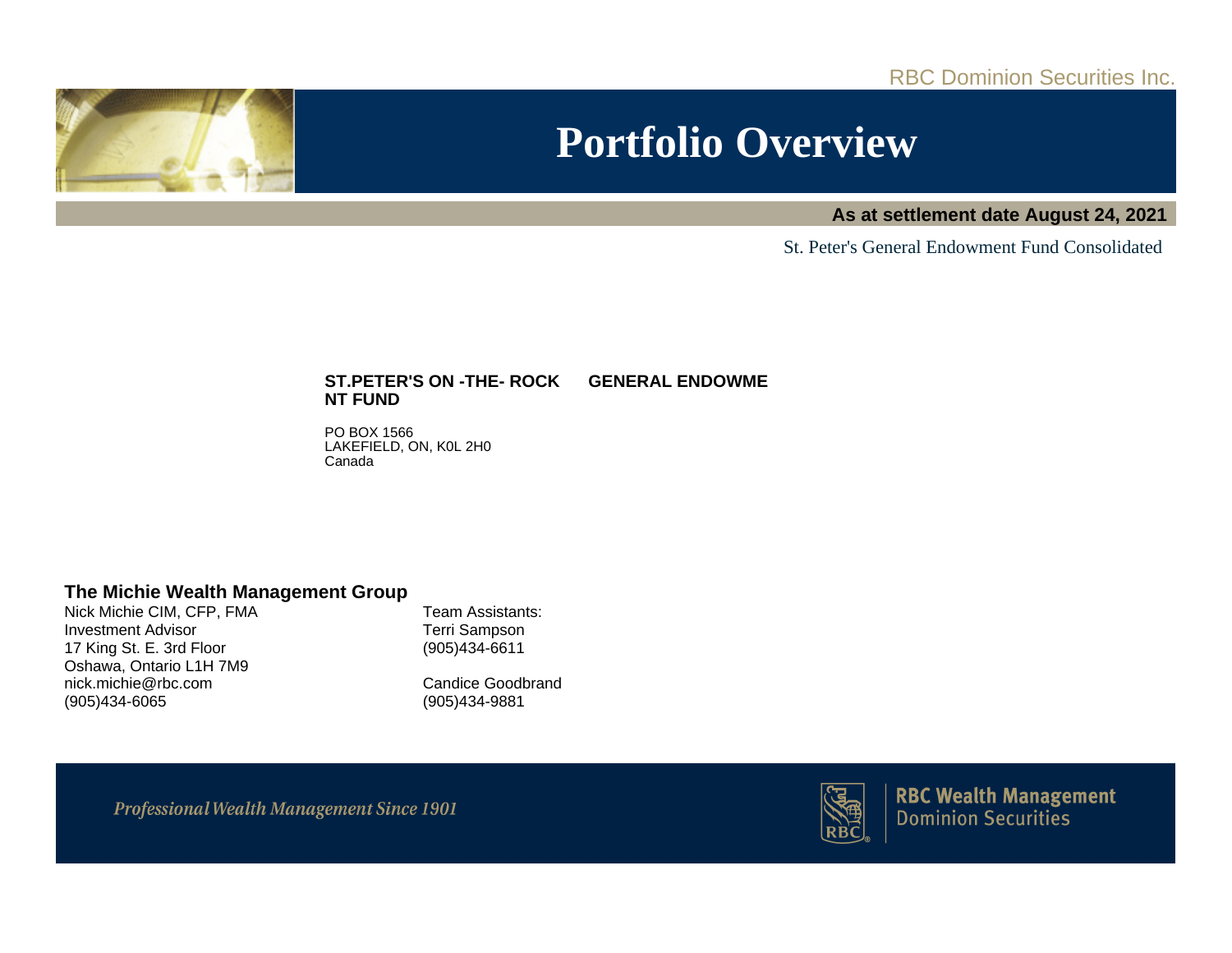# **TABLE OF CONTENTS**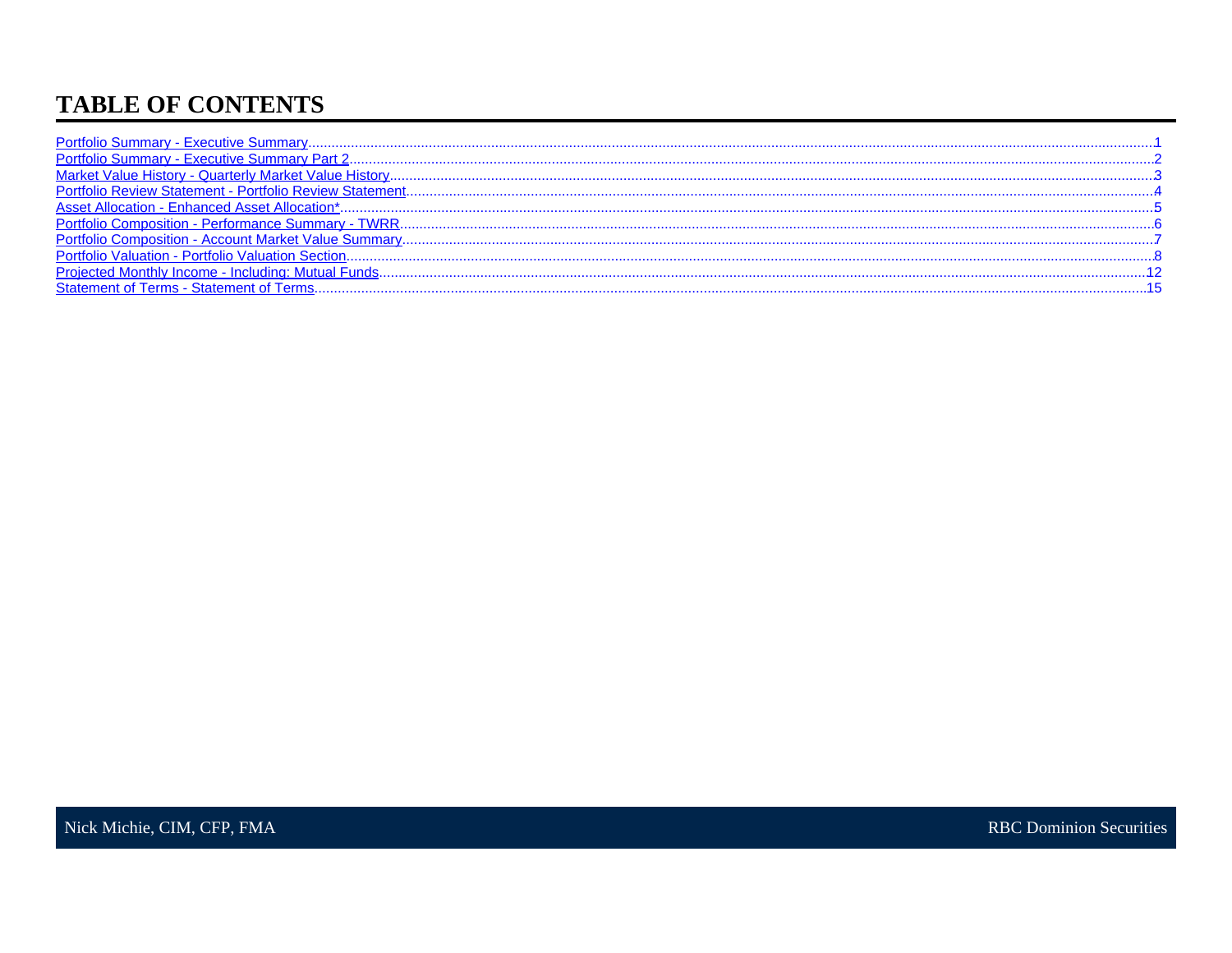# <span id="page-2-0"></span>**Portfolio Summary** St. Peter's General Endowment Fund Consolidated

## **Executive Summary** As at August 24, 2021



## **Time-Weighted Annualized Returns For The Reporting Period November 26, 2018 To July 31, 2021 (August 24, 2021^)**

| Period            | Your Portfolio in % |
|-------------------|---------------------|
| Quarter           | 1.69                |
| Year to Date ^    | 13.63               |
| 1 Year            | 24.08               |
| 2 Year            | 9.14                |
| Since Inception ^ | 10.49               |

## **Money-Weighted Annualized Returns For The Reporting Period November 26, 2018 To July 31, 2021 (August 24, 2021^)**

| Period            | Your Portfolio in % |
|-------------------|---------------------|
| Quarter           | 1.69                |
| Year to Date ^    | 13.63               |
| 1 Year            | 24.08               |
| 2 Year            | 9.50                |
| Since Inception ^ | 10.17               |

### **November 26, 2018 To July 31, 2021 (August 24, 2021^)** Quarter Year to Date ^ 1 Yr 2 Yr Since Inception ^ %0 5 10 15 20 25 1.69 13.63 24.08 9.50 10.17

**Your Portfolio** 

**Money-Weighted Annualized Returns**

# Nick Michie, CIM, CFP, FMA RBC Dominion Securities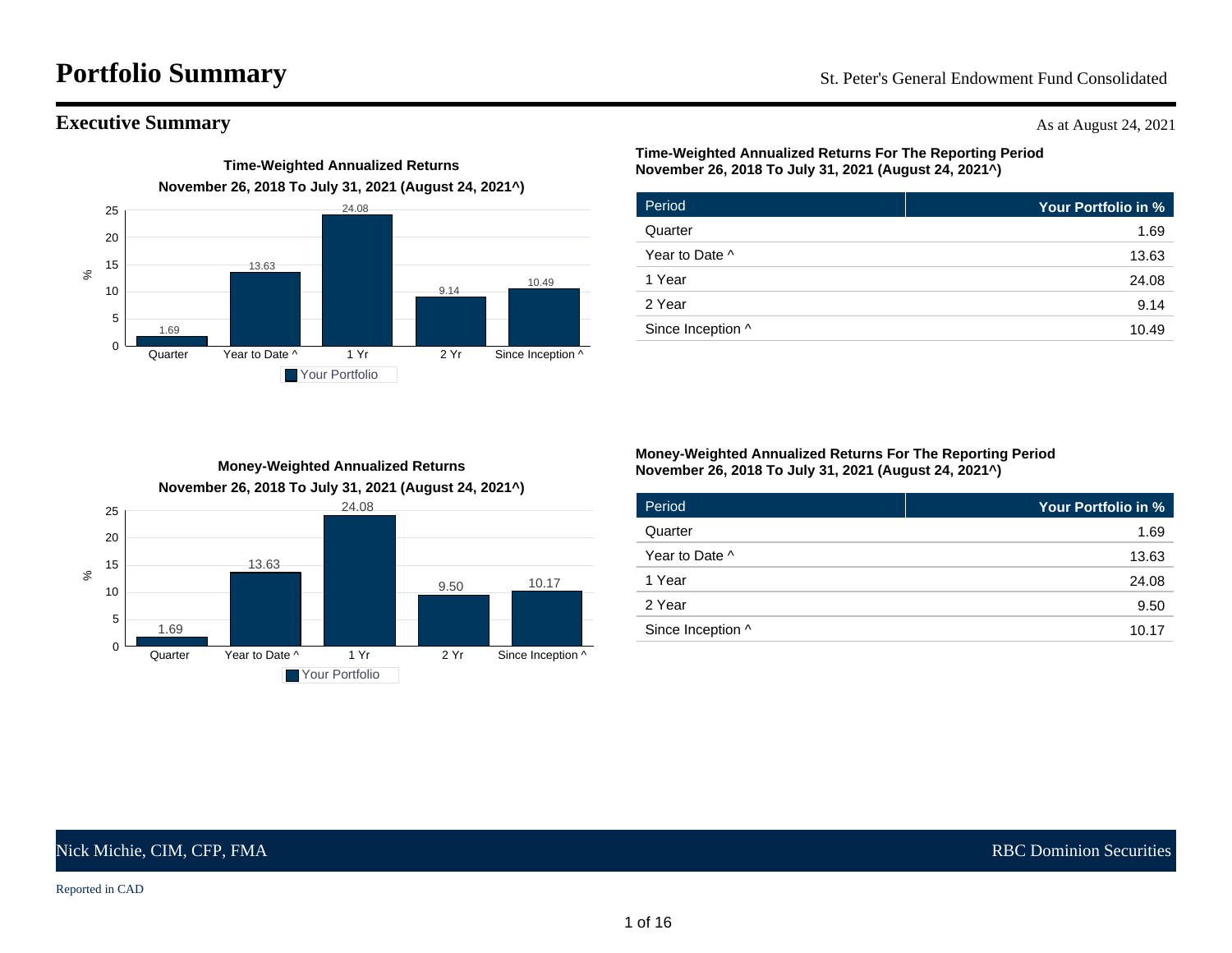# <span id="page-3-0"></span>**Executive Summary Part 2** As at August 24, 2021

### **Capital Review for the Reporting Period November 26, 2018 To July 31, 2021**

| <b>Capital Review</b>                         |            |
|-----------------------------------------------|------------|
| Beginning Portfolio Value (November 26, 2018) | 0.00       |
| <b>Net Contribution</b>                       | 114,410.43 |
| <b>Total Investment Returns</b>               | 27,713.38  |
| Ending Portfolio Value (July 31, 2021)        | 142,123.81 |

Net contribution consists of the sum of deposits and transfers-in less withdrawals, transfer outs, and any applicable withholding taxes. The Market Values depicted on this page represent the point-in-time value of your Portfolio.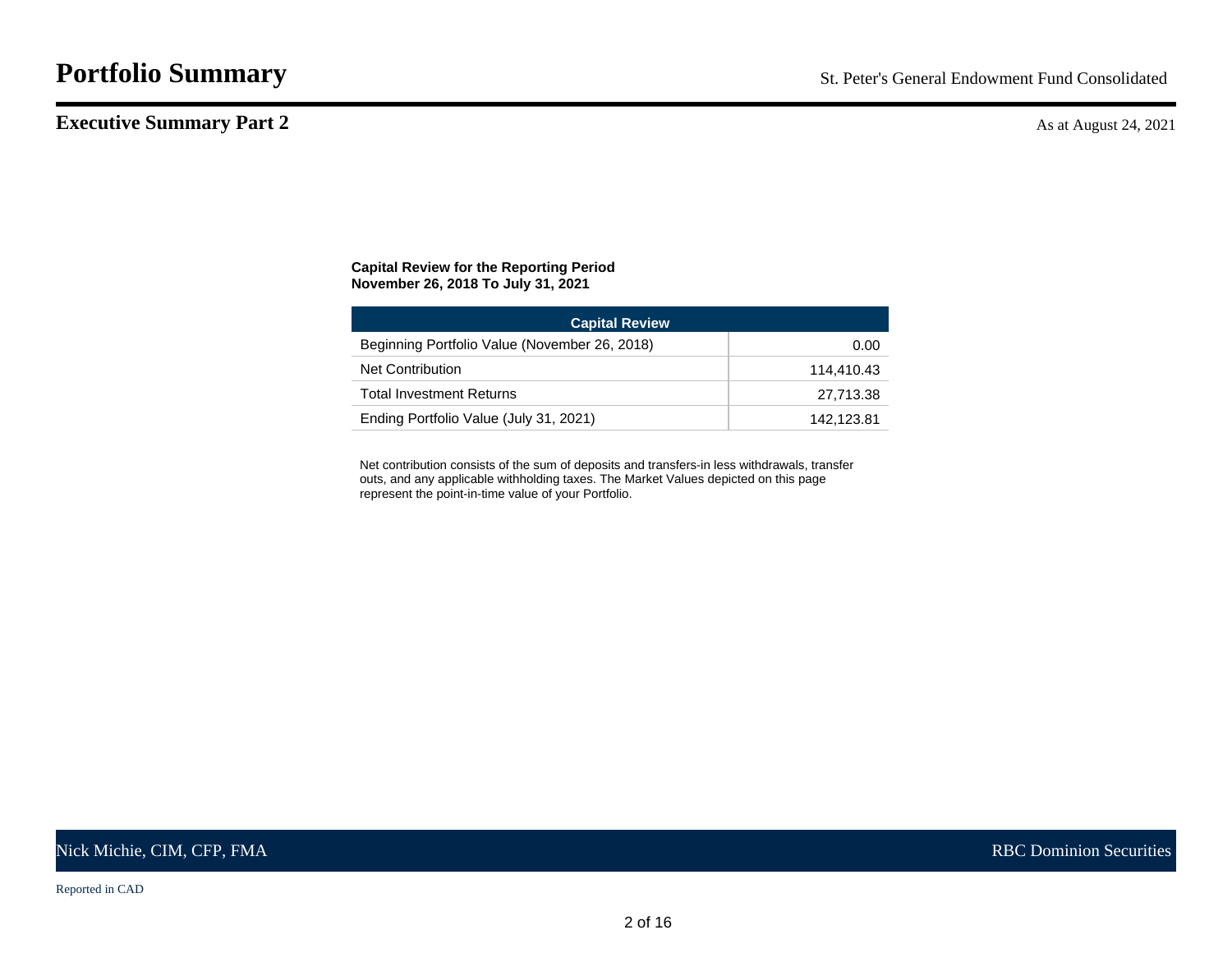# <span id="page-4-0"></span>**Market Value History** St. Peter's General Endowment Fund Consolidated

## **Quarterly Market Value History** November 26, 2018 to July 31, 2021



This graph depicts the Portfolio's market value over time. Net contribution consists of the sum of deposits and transfers-in less withdrawals, transfer outs, and any applicable withholding taxes. Conversions between currencies are also reflected. The Market Values depicted on this page represent the point-in-time value of your Portfolio at each period-end.

|              | Period Ending | <b>Beginning Market</b><br>Value | Net Contributions/<br><b>Withdrawals</b> | Total Investment<br>Return | <b>Ending Market</b><br>Value |
|--------------|---------------|----------------------------------|------------------------------------------|----------------------------|-------------------------------|
| 2019         | January       | 0.00                             | 70,045.13                                | 1,298.44                   | 71,343.57                     |
|              | April         | 71,343.57                        | 0.01                                     | 3,356.61                   | 74,700.19                     |
|              | July          | 74,700.19                        | (1.20)                                   | (342.01)                   | 74,356.98                     |
|              | October       | 74,356.98                        | 43,866.00                                | 2,108.11                   | 120,331.09                    |
| 2020         | January       | 120,331.09                       | 500.08                                   | 1,641.15                   | 122,472.32                    |
|              | April         | 122,472.32                       | 0.69                                     | (13,687.63)                | 108,785.38                    |
|              | July          | 108,785.38                       | (0.11)                                   | 5,759.49                   | 114,544.76                    |
|              | October       | 114,544.76                       | (0.15)                                   | (753.36)                   | 113,791.25                    |
| 2021         | January       | 113,791.25                       | (0.02)                                   | 14,020.70                  | 127,811.93                    |
|              | April         | 127,811.93                       | 0.00                                     | 11,954.49                  | 139,766.42                    |
|              | July          | 139,766.42                       | 0.00                                     | 2,357.39                   | 142,123.81                    |
| <b>TOTAL</b> |               |                                  | 114,410.43                               | 27,713.38                  |                               |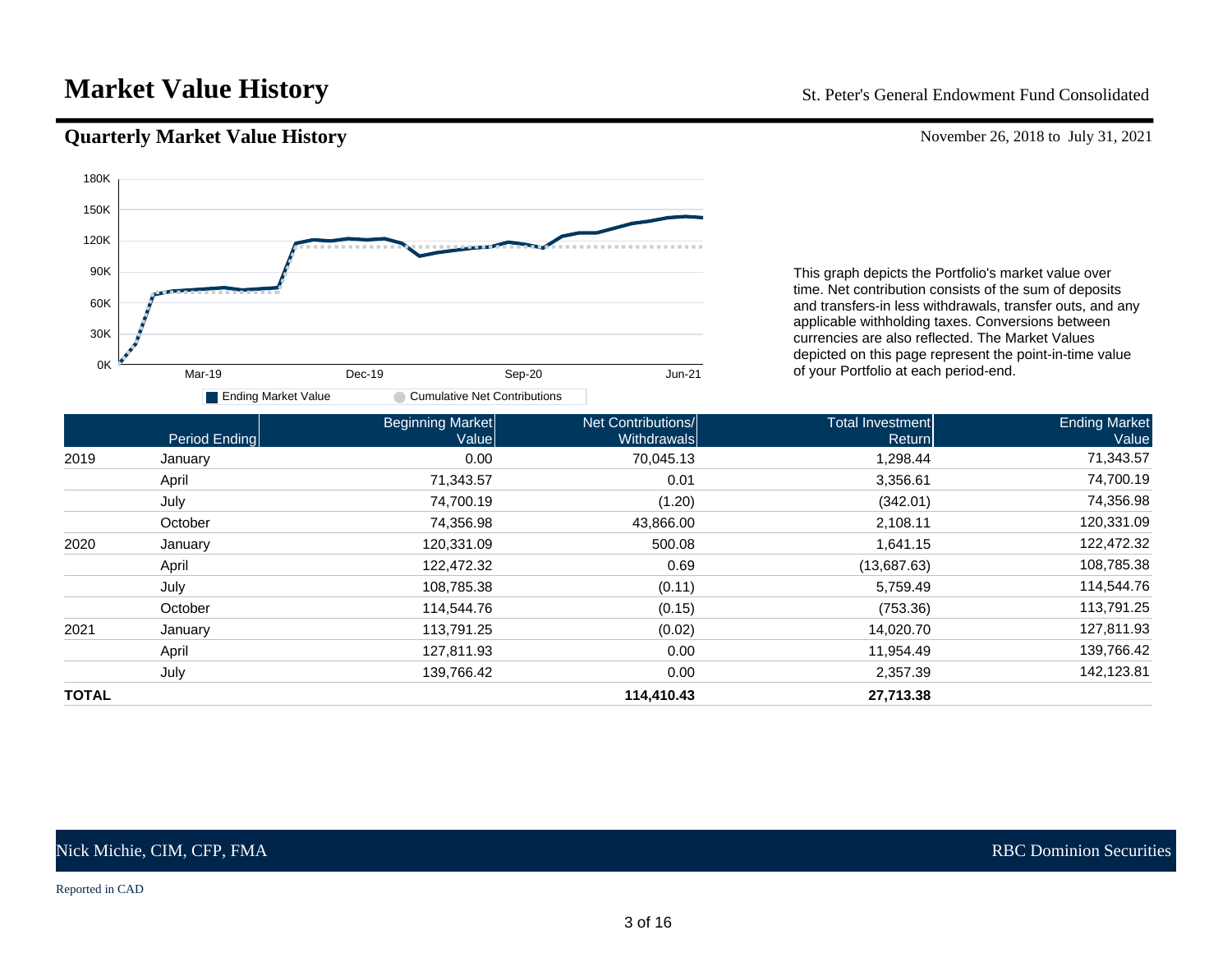<span id="page-5-0"></span>**Portfolio Review Statement** November 26, 2018 to July 31, 2021

| <b>Investment Return</b>          | Quarter                     | <b>Year to Date</b>         | Since                         |
|-----------------------------------|-----------------------------|-----------------------------|-------------------------------|
|                                   | May 01, 2021 - Jul 31, 2021 | Jan 01, 2021 - Jul 31, 2021 | Nov 26, 2018  -  Jul 31, 2021 |
| Interest                          | 0.00                        | 0.00                        | 0.00                          |
| <b>Dividends</b>                  | 63.62                       | 1.071.43                    | 3,853.40                      |
| <b>Managed Fund Distributions</b> | 0.00                        | 0.30                        | 30.12                         |
| <b>Other Distributions</b>        | 424.36                      | 1.167.77                    | 4,561.56                      |
| Change in Market Value            | 1,869.39                    | 12.072.39                   | 19,268.28                     |
| <b>Total Investment Return</b>    | 2,357.37                    | 14.311.89                   | 27,713.36                     |
| Rate of Return (Time-Weighted)%   | 1.69                        | 11.20                       | 9.87                          |

| <b>Capital Review</b>                | Quarter                     | <b>Year to Date</b>         | <b>Since</b>                |
|--------------------------------------|-----------------------------|-----------------------------|-----------------------------|
|                                      | May 01, 2021 - Jul 31, 2021 | Jan 01, 2021 - Jul 31, 2021 | Nov 26, 2018 - Jul 31, 2021 |
| Beginning Market Value               | 139,766.43                  | 127,811.91                  | $0.00\,$                    |
| Deposits/Transfers In                | 0.00                        | 0.00                        | 124.783.98                  |
| Withdrawals/Transfers Out            | 0.00                        | 0.00                        | (10, 373.54)                |
| Withholding Tax                      | 0.00                        | 0.00                        | 0.00                        |
| FX Deviation on Currency Conversions | 0.00                        | 0.00                        | 0.00                        |
| <b>Total Investment Return</b>       | 2.357.37                    | 14.311.89                   | 27,713.36                   |
| <b>Ending Market Value</b>           | 142.123.80                  | 142.123.80                  | 142.123.80                  |

### **Accrued Income**

| included in Market Value     | Quarter                     | <b>Year to Date</b>         | <b>Since</b>                |
|------------------------------|-----------------------------|-----------------------------|-----------------------------|
|                              | May 01, 2021 - Jul 31, 2021 | Jan 01, 2021 - Jul 31, 2021 | Nov 26, 2018 - Jul 31, 2021 |
| In Beginning Portfolio Value | 15.01                       | 352.84                      | 0.00                        |
| In Ending Portfolio Value    | 13.86                       | 13.86                       | 13.86                       |

This summary should not be used for income tax reporting purposes.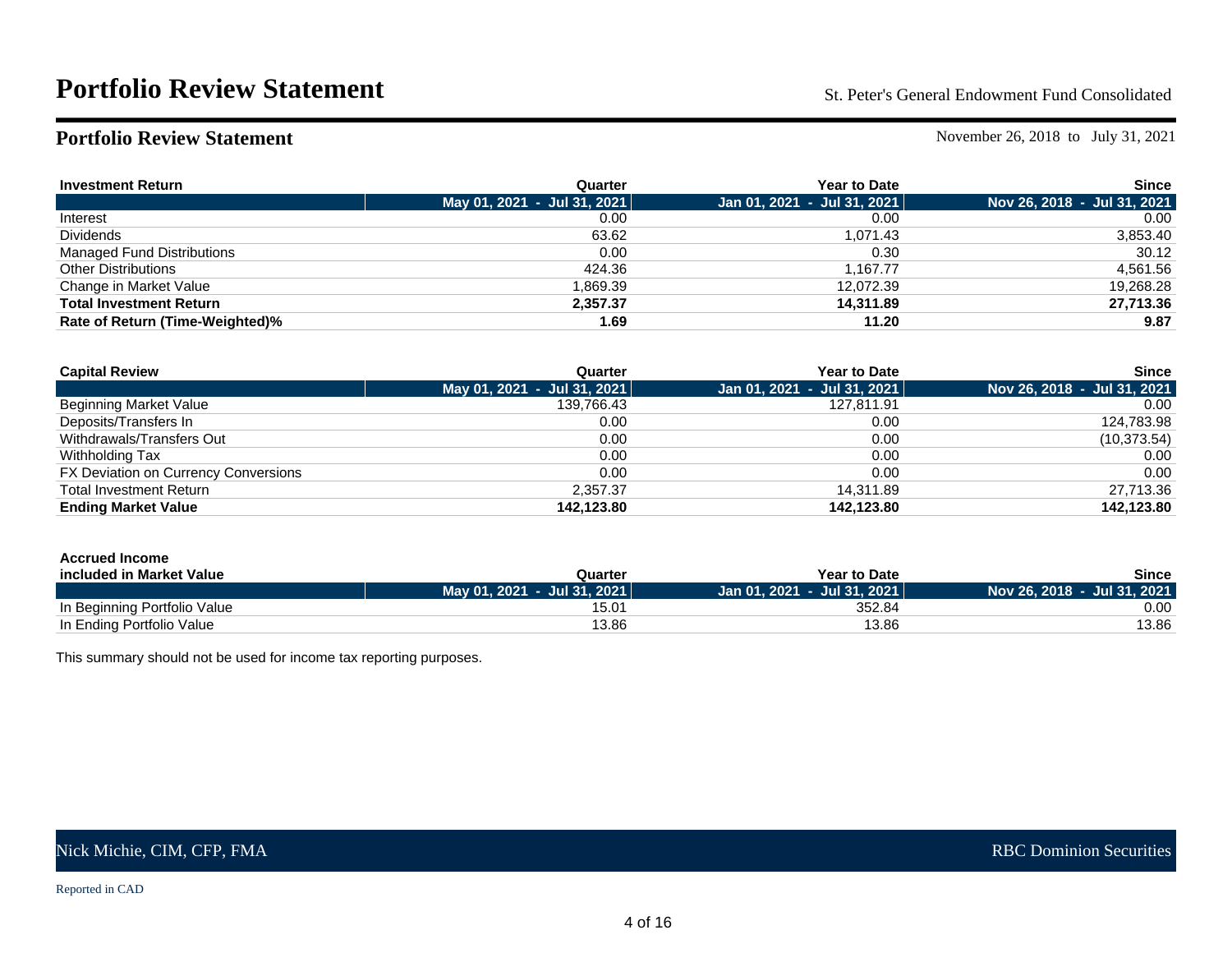# **Enhanced Asset Allocation\*** As at August 24, 2021

<span id="page-6-0"></span>**Asset Allocation** St. Peter's General Endowment Fund Consolidated



Enhanced Asset Allocation\*

| Geography                              | <b>Market Value</b> | $\frac{9}{6}$ |
|----------------------------------------|---------------------|---------------|
| Equity - Canada                        | 81,256              | 55.95         |
| Equity - US                            | 13.922              | 9.59          |
| Equity - International                 | 10,158              | 6.99          |
| <b>Total Equity</b>                    | 105,336             | 72.53         |
| Fixed Income - Canada                  | 17.681              | 12.17         |
| Fixed Income - US & International      | 14,617              | 10.06         |
| <b>Total Fixed Income</b>              | 32,298              | 22.23         |
| Cash and Cash Equivalents              | 6,065               | 4.18          |
| <b>Total Cash and Cash Equivalents</b> | 6,065               | 4.18          |
| Alternative Investments                | 1.535               | 1.06          |
| <b>Total Alternative Investments</b>   | 1,535               | 1.06          |
| <b>Total Portfolio</b>                 | 145.234             | 100.00        |

Accrued income included with Market Value.

\*The asset allocation values displayed include an overlay from an external data provider that breaks out the underlying asset classes for mutual funds, pooled funds and Canadian ETFs, if applicable and where available.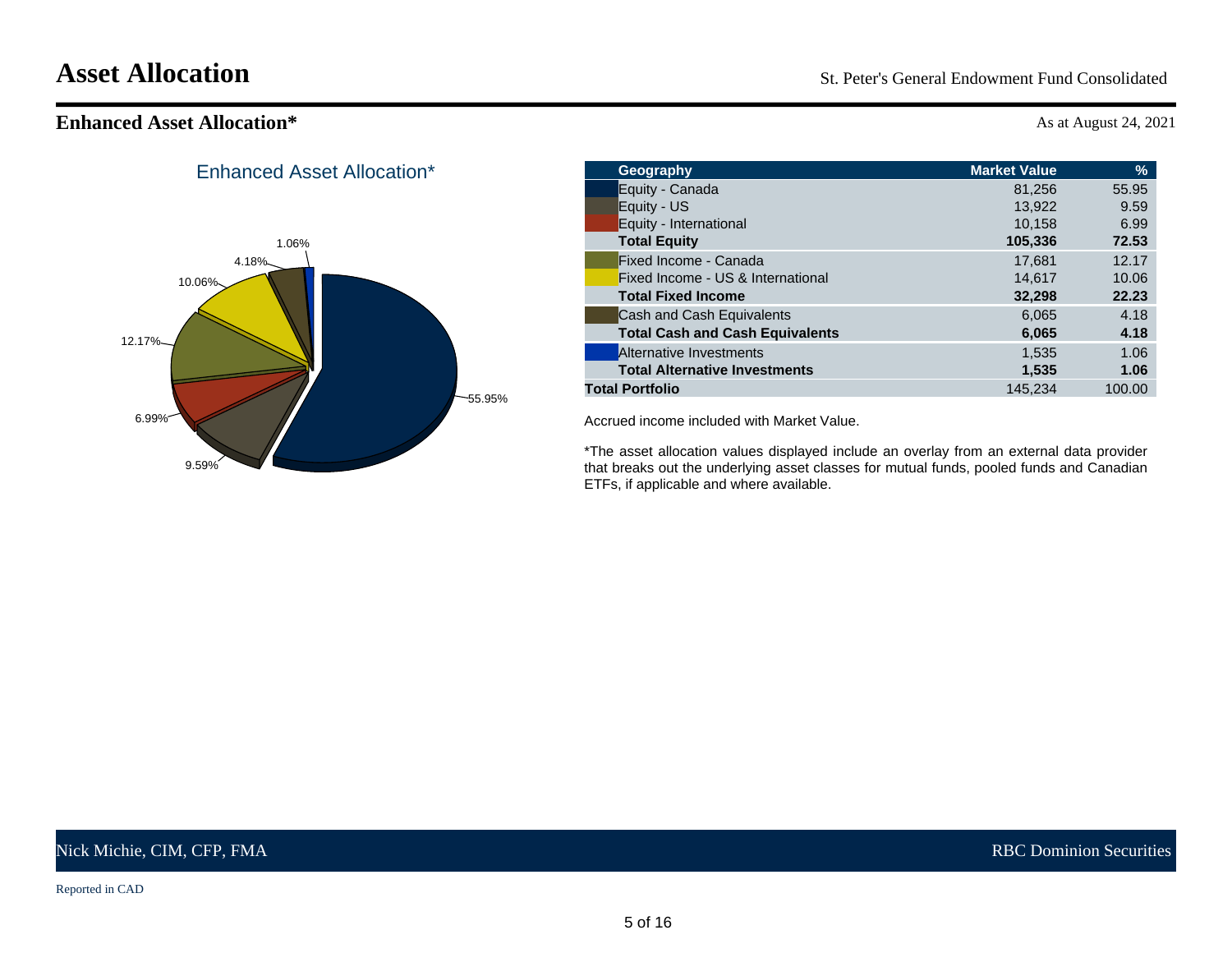# <span id="page-7-0"></span>**Portfolio Composition** St. Peter's General Endowment Fund Consolidated

|                                                      |                       |                    | Annualized Rate of Return in % |        |        |                                        |                         |
|------------------------------------------------------|-----------------------|--------------------|--------------------------------|--------|--------|----------------------------------------|-------------------------|
| <b>Account Description</b>                           | <b>Account Number</b> | Account            | year                           | 3 year | 5 year | $7$ year $\sqrt{ }$ 10 year $\sqrt{ }$ | <b>Since Start Date</b> |
|                                                      |                       |                    |                                |        |        |                                        | Dec 10, 2018            |
| ST.PETER'S ON -THE- ROCK                             | 370-80670 CAD         | Non Registered/ A+ | 15.67                          |        |        |                                        | 8.86                    |
|                                                      |                       |                    |                                |        |        |                                        | Dec 13, 2018            |
| ST.PETER'S ON -THE- ROCK                             | 370-80670 USD         | Non Registered/ A+ | 22.70                          |        |        |                                        | 18.38                   |
|                                                      |                       |                    |                                |        |        |                                        | Aug 18, 2019            |
| ST.PETER'S ON -THE- ROCK                             | 522-28981 CAD         | Non Registered     | 41.79                          |        |        |                                        | 10.20                   |
| <b>Performance for St. Peter's General Endowment</b> |                       |                    |                                |        |        |                                        |                         |
| <b>Fund Consolidated - CAD</b>                       |                       | Total              | 24.08                          |        |        |                                        | 9.87                    |

## **Performance Summary - TWRR** As at July 31, 2021

• Information regarding Performance Methodology for Time-Weighted Rate of Return can be found on the Statement of Terms page.

• Portfolio Since Start Date return is for the period between November 26, 2018 and July 31, 2021

• Rate of Return is calculated net of fees.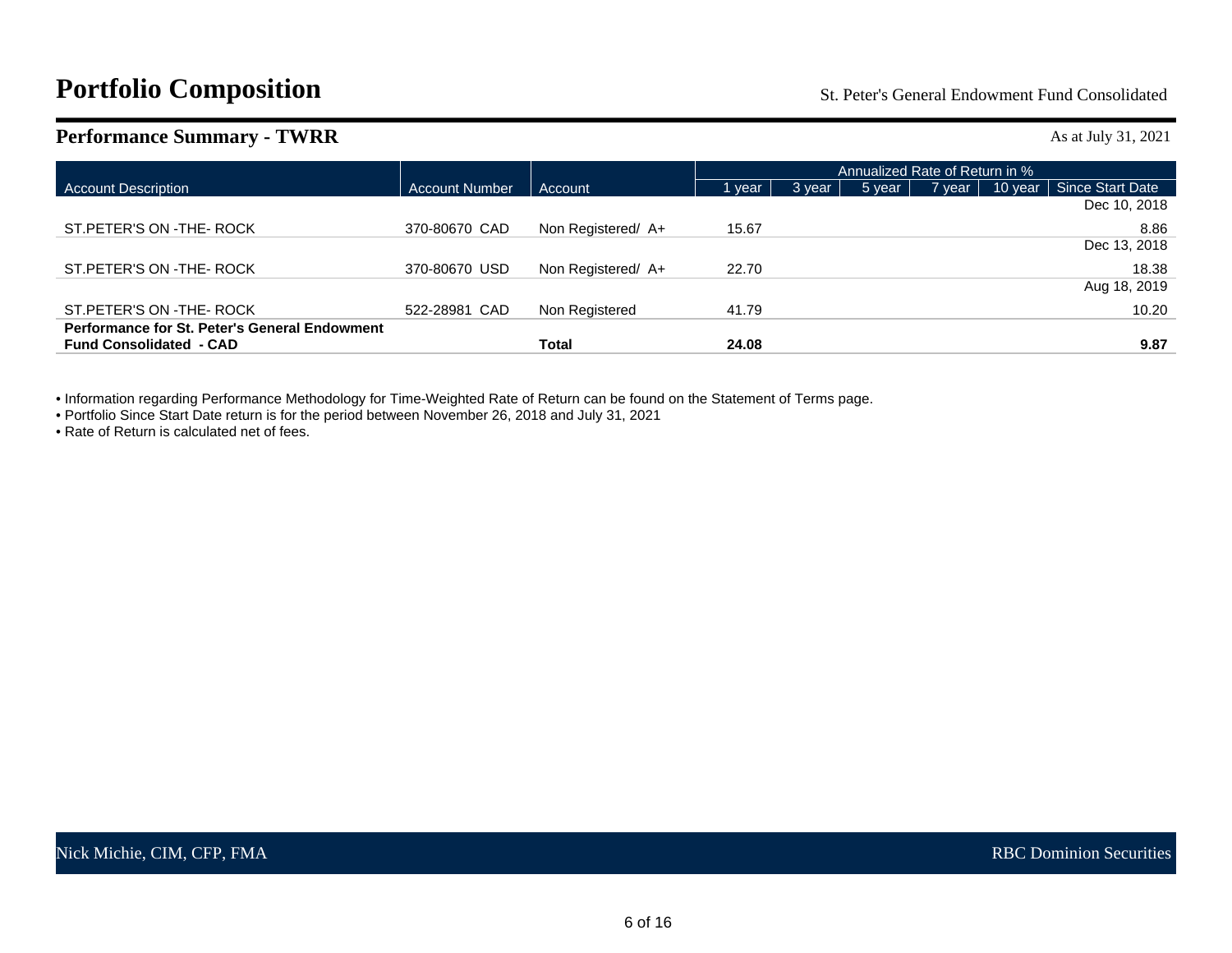# <span id="page-8-0"></span>**Portfolio Composition** St. Peter's General Endowment Fund Consolidated

## **Account Market Value Summary** As at August 24, 2021

|                            |                       |                |                           | In CAD       |                |  |  |  |
|----------------------------|-----------------------|----------------|---------------------------|--------------|----------------|--|--|--|
| <b>Account Description</b> | <b>Account Number</b> | Account        | Market Value <sup>.</sup> | Cash Balance | % of Portfolio |  |  |  |
|                            |                       | Non Registered |                           |              |                |  |  |  |
| ST. PETER'S ON -THE-ROCK   | 370-80670 CAD         | A+             | 80.762.37                 | 1.679.10     | 55.61          |  |  |  |
|                            |                       | Non Registered |                           |              |                |  |  |  |
| ST. PETER'S ON -THE-ROCK   | 370-80670 USD         | A+             | 9.289.35                  | 354.52       | 6.40           |  |  |  |
| ST.PETER'S ON -THE- ROCK   | 522-28981 CAD         | Non Registered | 55.182.00                 | 3,732.00     | 38.00          |  |  |  |
|                            |                       | Total          | 145,233.72                | 5,765.62     | 100.00         |  |  |  |

• Market Value includes accrued income and cash balance.

• Cash balance includes cash pending settlement.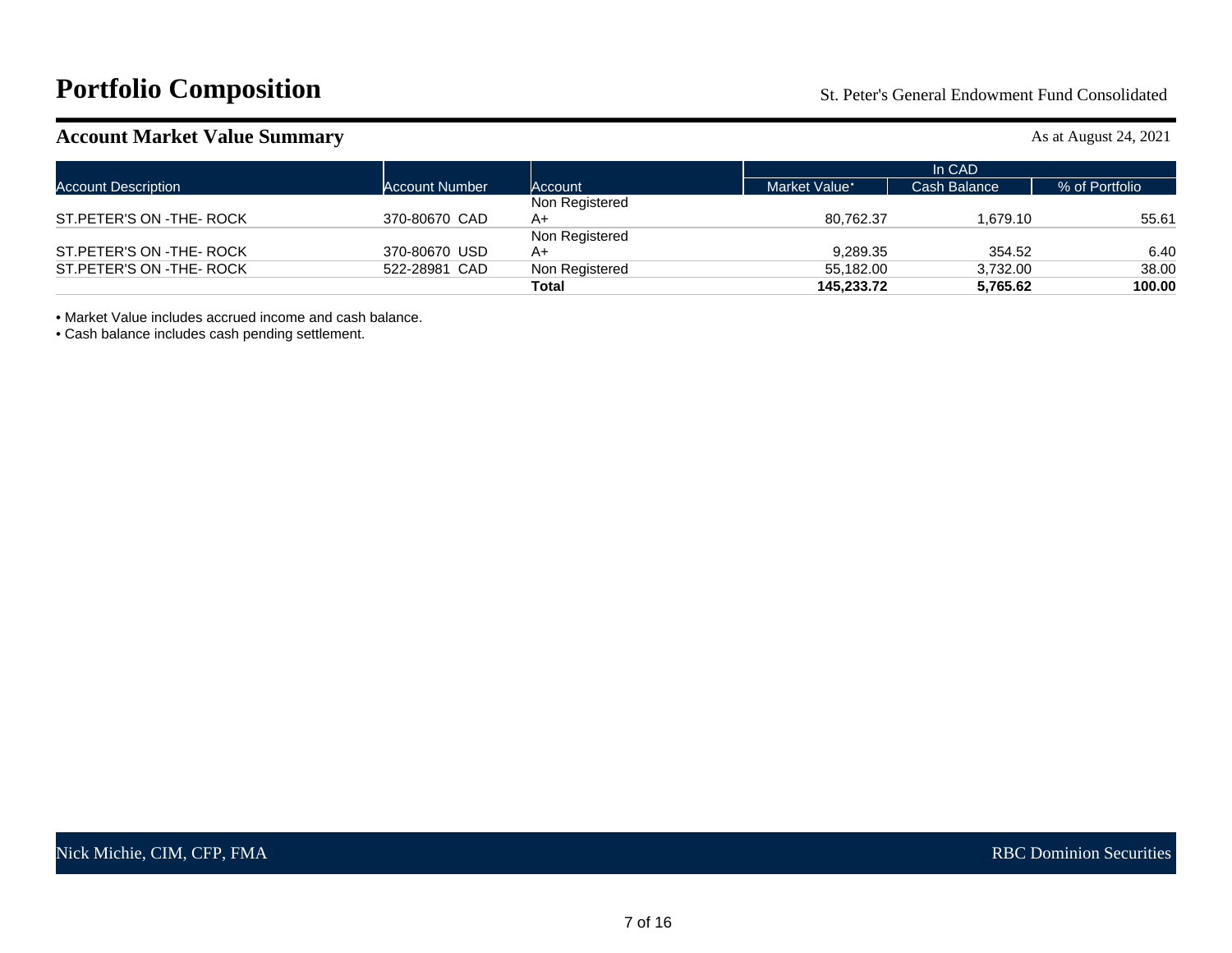# <span id="page-9-0"></span>**Portfolio Valuation** St. Peter's General Endowment Fund Consolidated

**Portfolio Valuation Section** As at August 24, 2021

|                              | Quantity Security Description                                                                     | <b>Market Value</b> | <b>Book Value</b> | <b>Unrealized</b><br>Gain | <b>Unrealized</b><br>Gain % | <b>Est.Annual</b><br>Distrib'n | <b>Current Yield</b><br>(%) | <b>Yield to</b>          | Maturity   % of Portfolio |
|------------------------------|---------------------------------------------------------------------------------------------------|---------------------|-------------------|---------------------------|-----------------------------|--------------------------------|-----------------------------|--------------------------|---------------------------|
| <b>CAD Accounts (in CAD)</b> | <b>CASH AND CASH EQUIVALENTS</b>                                                                  |                     |                   |                           |                             |                                |                             |                          |                           |
| 5,411.10 CAD                 |                                                                                                   | 5,411.10            | 5,411.10          | $\overline{\phantom{a}}$  | $\overline{\phantom{a}}$    |                                | ٠                           | $\blacksquare$           | 3.73                      |
| <b>FIXED INCOME</b>          |                                                                                                   |                     |                   |                           |                             |                                |                             |                          |                           |
|                              | <b>BMO MID PROVINCIAL</b><br>113.00 BOND INDEX ETF UNIT<br>CAD                                    | 1,765.06            | 1,739.92          | 25.14                     | 1.44                        | 46.10                          | 2.61                        |                          | 1.22                      |
|                              | <b>FRANKLIN LIBERTY</b><br>122.00 GLOBAL AGGREGATE<br><b>BOND ETF (CAD-HEDGED</b>                 | 2,616.90            | 2,631.30          | (14.40)                   | (0.55)                      | 60.01                          | 2.29                        |                          | 1.80                      |
| 317.00                       | HORIZONS ACTIVE PFD<br>SH ETF UNIT CL E                                                           | 3,033.69            | 2,393.38          | 640.31                    | 26.75                       | 120.28                         | 3.96                        |                          | 2.09                      |
| 245.00                       | <b>ISHARES 1-10 YEAR</b><br><b>LADDERED CORPORATE</b><br><b>BOND INDEX ETF COM</b><br><b>UNIT</b> | 4,659.90            | 4,490.67          | 169.23                    | 3.77                        | 132.30                         | 2.84                        |                          | 3.21                      |
|                              | ISHARES 1-10 YR<br>154.00 LADDERED GOVT BD<br><b>INDEX ETF COM UNIT</b>                           | 2.861.32            | 2,808.55          | 52.77                     | 1.88                        | 68.38                          | 2.39                        | $\overline{\phantom{a}}$ | 1.97                      |
|                              | <b>MACKENZIE US TIPS</b><br>12.00 INDEX ETF (CAD-HEDGED)<br><b>UNIT</b>                           | 1,318.80            | 1,211.77          | 107.03                    | 8.83                        | 173.07                         | 13.12                       | $\overline{\phantom{a}}$ | 0.91                      |
| 434.00                       | PIMCO MONTHLY INCOME<br>FD CDA UNIT                                                               | 8,727.66            | 8,401.49          | 304.55                    | 3.62                        | 259.46                         | 2.98                        | $\blacksquare$           | 6.01                      |
| 278.00                       | RBC CDN DISC BD ETF<br><b>UNIT</b>                                                                | 5,704.84            | 5,613.32          | 85.68                     | 1.53                        | 70.06                          | 1.23                        |                          | 3.93                      |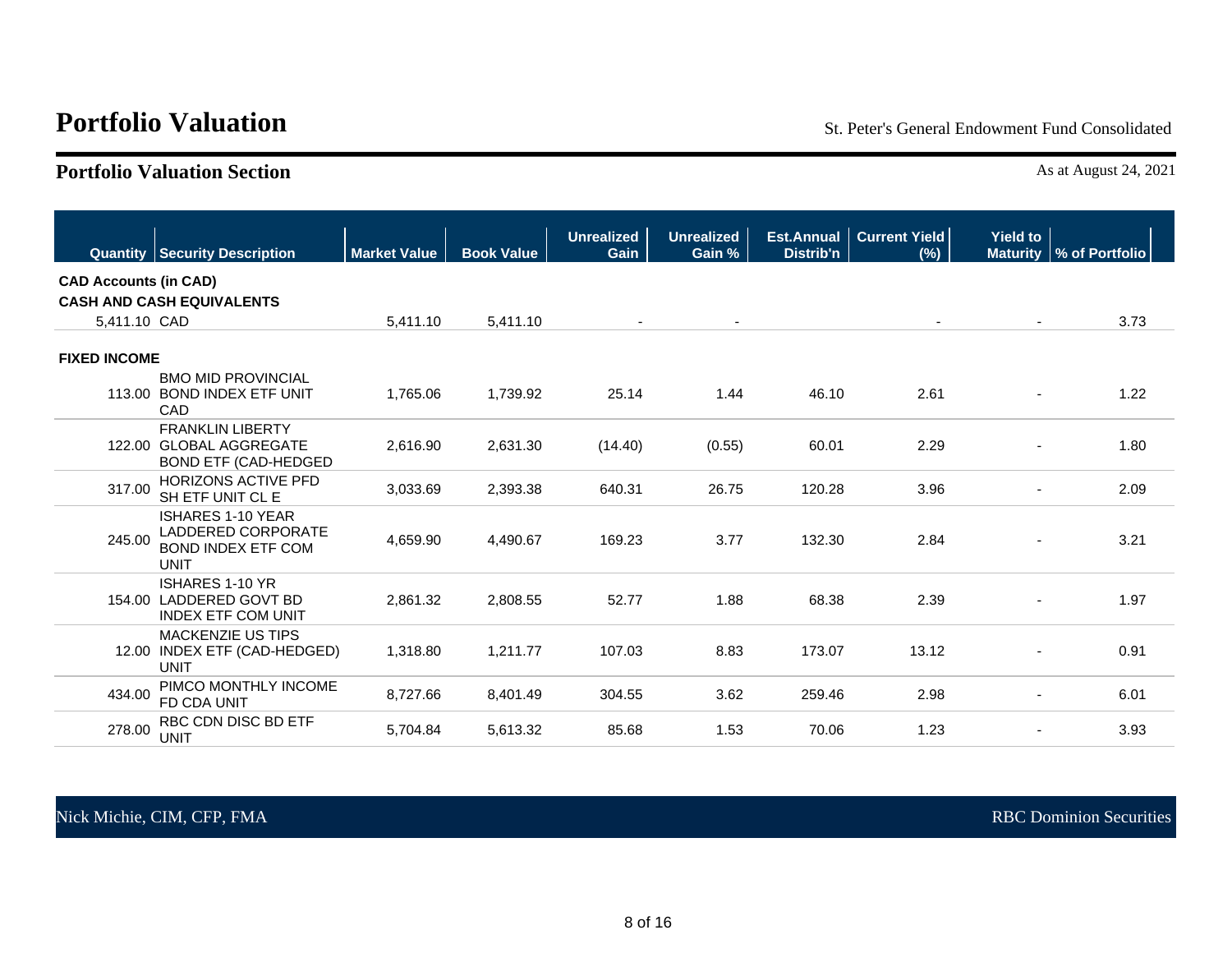|                              | Quantity Security Description                                                                         | <b>Market Value</b> | <b>Book Value</b>          | <b>Unrealized</b><br>Gain | <b>Unrealized</b><br>Gain % | <b>Est.Annual</b><br>Distrib'n | <b>Current Yield</b><br>(%) | <b>Yield to</b>          | Maturity   % of Portfolio |
|------------------------------|-------------------------------------------------------------------------------------------------------|---------------------|----------------------------|---------------------------|-----------------------------|--------------------------------|-----------------------------|--------------------------|---------------------------|
| <b>EQUITY</b>                |                                                                                                       |                     |                            |                           |                             |                                |                             |                          |                           |
|                              | <b>BMO LOW VOLATILITY</b><br>116.00 CANADIAN EQUITY ETF<br><b>CAD UNITS</b>                           | 4,669.00            | 3,737.91                   | 931.09                    | 24.91                       | 111.36                         | 2.39                        |                          | 3.21                      |
|                              | <b>CI MORNINGSTAR</b><br>77.00 CANADA MOMENTUM<br><b>INDEX ETF COM UNITS</b>                          | 1,850.31            | 1,555.04                   | 295.27                    | 18.99                       | 22.15                          | 1.20                        |                          | 1.27                      |
| 139.00                       | CI WISDOMTREE CANADA<br><b>QUALITY DIVIDEND</b><br><b>GROWTH INDEX ETF NON</b><br><b>HEDGED UNITS</b> | 4,751.02            | 3,823.30                   | 927.72                    | 24.26                       | 41.14                          | 0.87                        |                          | 3.27                      |
|                              | <b>HORIZONS EQUAL</b><br>63.00 WEIGHT CANADA BANKS<br><b>INDEX ETF NEW ETF SHS</b>                    | 1,862.91            | 1,660.67                   | 202.24                    | 12.18                       |                                | 0.00                        | $\blacksquare$           | 1.28                      |
| 176.00                       | <b>ISHARES CORE MSCI</b><br>EAFE IMI INDEX ETF UNIT                                                   | 6,286.72            | 5,417.50                   | 869.22                    | 16.04                       | 157.70                         | 2.51                        | $\overline{\phantom{0}}$ | 4.33                      |
|                              | <b>ISHARES CORE MSCI</b><br>130.00 EMERGING MARKETS IMI<br><b>INDEX ETF</b>                           | 3,946.80            | 3,384.86                   | 561.94                    | 16.60                       | 43.42                          | 1.10                        | ä,                       | 2.72                      |
|                              | <b>ISHARES CORE S&amp;P/TSX</b><br>576.00 CAPPED COMPOSITE<br><b>INDEX ETF</b>                        | 18,864.00           | 15,128.18                  | 3,735.82                  | 24.69                       | 470.02                         | 2.49                        |                          | 12.99                     |
| 600.00                       | TORONTO-DOMINION<br><b>BANK</b>                                                                       | 51,450.00           | $\overline{\phantom{a}}^2$ |                           |                             | 1,896.00                       | 3.69                        | $\blacksquare$           | 35.42                     |
|                              | VANGUARD U S TOTAL<br>78.00 MARKET INDEX ETF TR<br><b>UNIT</b>                                        | 6,164.34            | 3,817.50                   | 2,346.84                  | 61.48                       | 53.30                          | 0.86                        |                          | 4.24                      |
|                              | <b>Total CAD Accounts (in CAD)</b>                                                                    | 135,944.37          | $\star\star$               |                           |                             | 3,724.75                       | 2.74                        |                          | 93.61                     |
| <b>USD Accounts (in USD)</b> | <b>CASH AND CASH EQUIVALENTS</b>                                                                      |                     |                            |                           |                             |                                |                             |                          |                           |
| 281.49 USD                   |                                                                                                       | 281.49              | 281.49                     |                           |                             |                                |                             |                          | $0.24$ ^                  |

## **EQUITY**

Nick Michie, CIM, CFP, FMA RBC Dominion Securities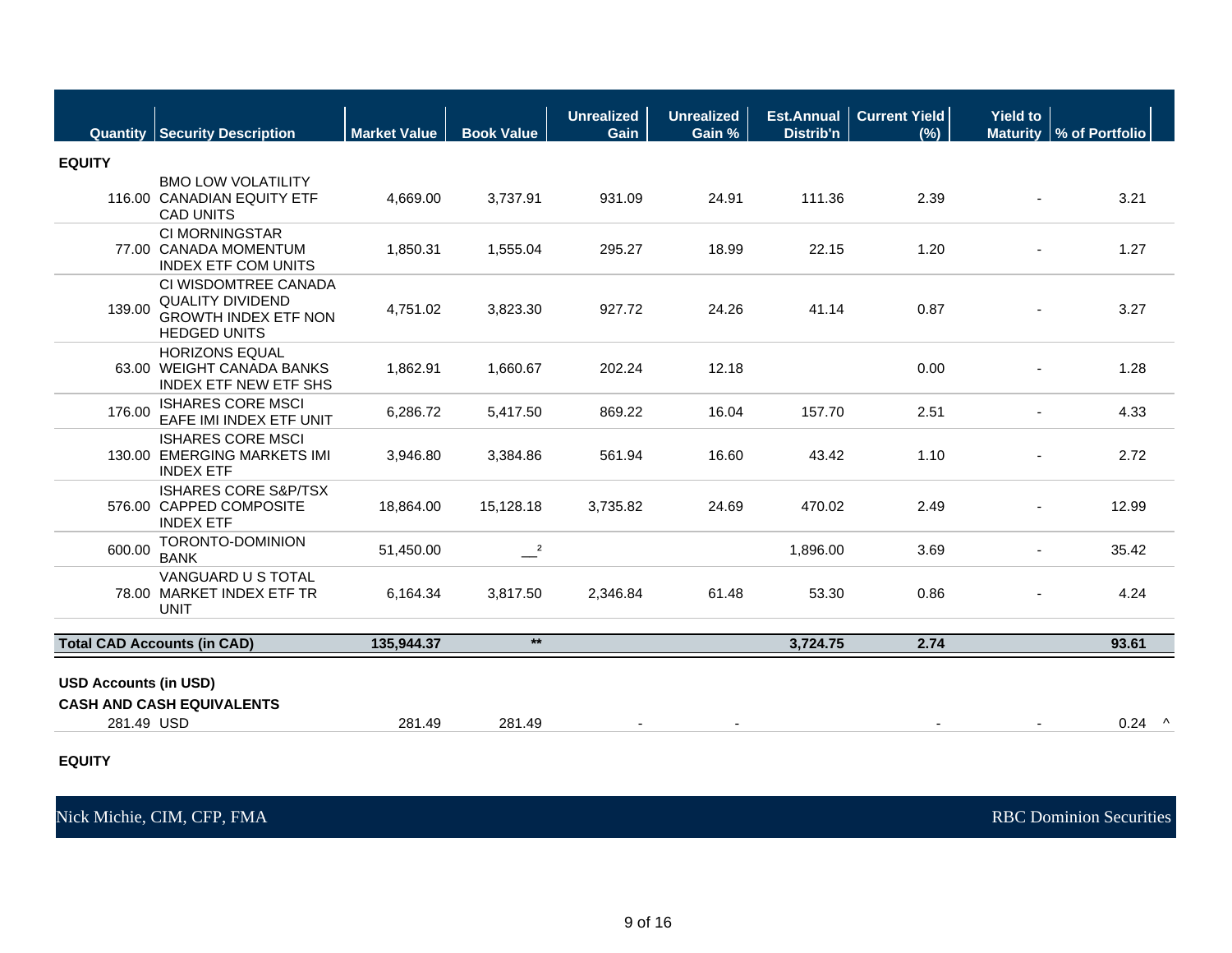|                                     | <b>Quantity   Security Description</b>                                                             | <b>Market Value</b> | <b>Book Value</b> | <b>Unrealized</b><br>Gain | <b>Unrealized</b><br>Gain % | Distrib'n | Est.Annual   Current Yield<br>(%) | <b>Yield to</b> | Maturity   % of Portfolio |  |  |
|-------------------------------------|----------------------------------------------------------------------------------------------------|---------------------|-------------------|---------------------------|-----------------------------|-----------|-----------------------------------|-----------------|---------------------------|--|--|
|                                     | <b>ISHARES TR ISHARES</b><br>43.00 CORE DIVIDEND GROWTH<br><b>ETF</b>                              | 2,269.54            | 1,598.50          | 671.04                    | 41.98                       | 44.82     | 1.97                              |                 | $1.97 \sim$               |  |  |
| 11.00                               | SELECT SECTOR SPDR<br>TRUST THE HEALTH CARE<br><b>SELECT SECTOR SPDR</b><br><b>FUND</b>            | 1,492.48            | 1,172.60          | 319.88                    | 27.28                       | 21.16     | 1.42                              |                 | $1.29$ ^                  |  |  |
| 5.00                                | <b>VANGUARD SECTOR</b><br><b>INDEX FDS VANGUARD</b><br><b>INFORMATION</b><br><b>TECHNOLOGY ETF</b> | 2,113.65            | 872.03            | 1,241.62                  | 142.38                      | 11.72     | 0.55                              | $\blacksquare$  | $1.83 \cdot \wedge$       |  |  |
|                                     | <b>ALTERNATIVE INVESTMENTS</b>                                                                     |                     |                   |                           |                             |           |                                   |                 |                           |  |  |
|                                     | <b>WORLD GOLD TRUST</b><br>68.00 SPDR GOLD MINISHARES<br><b>TRUST</b>                              | 1,218.56            | 1,130.14          | 88.42                     | 7.82                        |           | 0.00                              |                 | $1.06$ ^                  |  |  |
|                                     | <b>Total USD Accounts (in USD)</b>                                                                 | 7,375.72            | 5,054.76          | 2,320.96                  | 45.92                       | 77.70     | 1.05                              |                 | 6.39                      |  |  |
|                                     | Portfolio Subtotals in CAD <sup>1</sup>                                                            | 6,065.39            |                   |                           |                             | 11.70     |                                   |                 | 4.18                      |  |  |
|                                     | <b>Total Cash and Cash Equivalents</b><br><b>Total Fixed Income - Canada</b>                       | 17,681.49           |                   |                           |                             | 430.86    |                                   |                 | 12.17                     |  |  |
|                                     | <b>Total Fixed Income - US &amp; International</b>                                                 | 14,616.50           |                   |                           |                             | 488.21    |                                   |                 | 10.06                     |  |  |
| <b>Total Equity - Canada</b>        |                                                                                                    | 81,255.62           |                   |                           |                             | 2,532.63  | 55.95                             |                 |                           |  |  |
| <b>Total Equity - US</b>            |                                                                                                    | 13,922.19           |                   |                           |                             |           | 9.59                              |                 |                           |  |  |
| <b>Total Equity - International</b> |                                                                                                    | 10,157.80           |                   |                           |                             | 199.26    |                                   |                 | 6.99                      |  |  |
|                                     | <b>Total Alternative Investments</b>                                                               | 1,534.72            |                   |                           |                             | 1.06      |                                   |                 |                           |  |  |
| <b>Total Portfolio</b>              |                                                                                                    | 145,233.71          |                   |                           |                             | 3,822.62  |                                   |                 | 100.00                    |  |  |

<sup>1</sup> See Statement of Terms for conversion rates.

² Book Value is not available

\*\* Total book value cannot be provided as either one or more positions are missing a book value or the book values are in varying currencies and therefore cannot be totaled.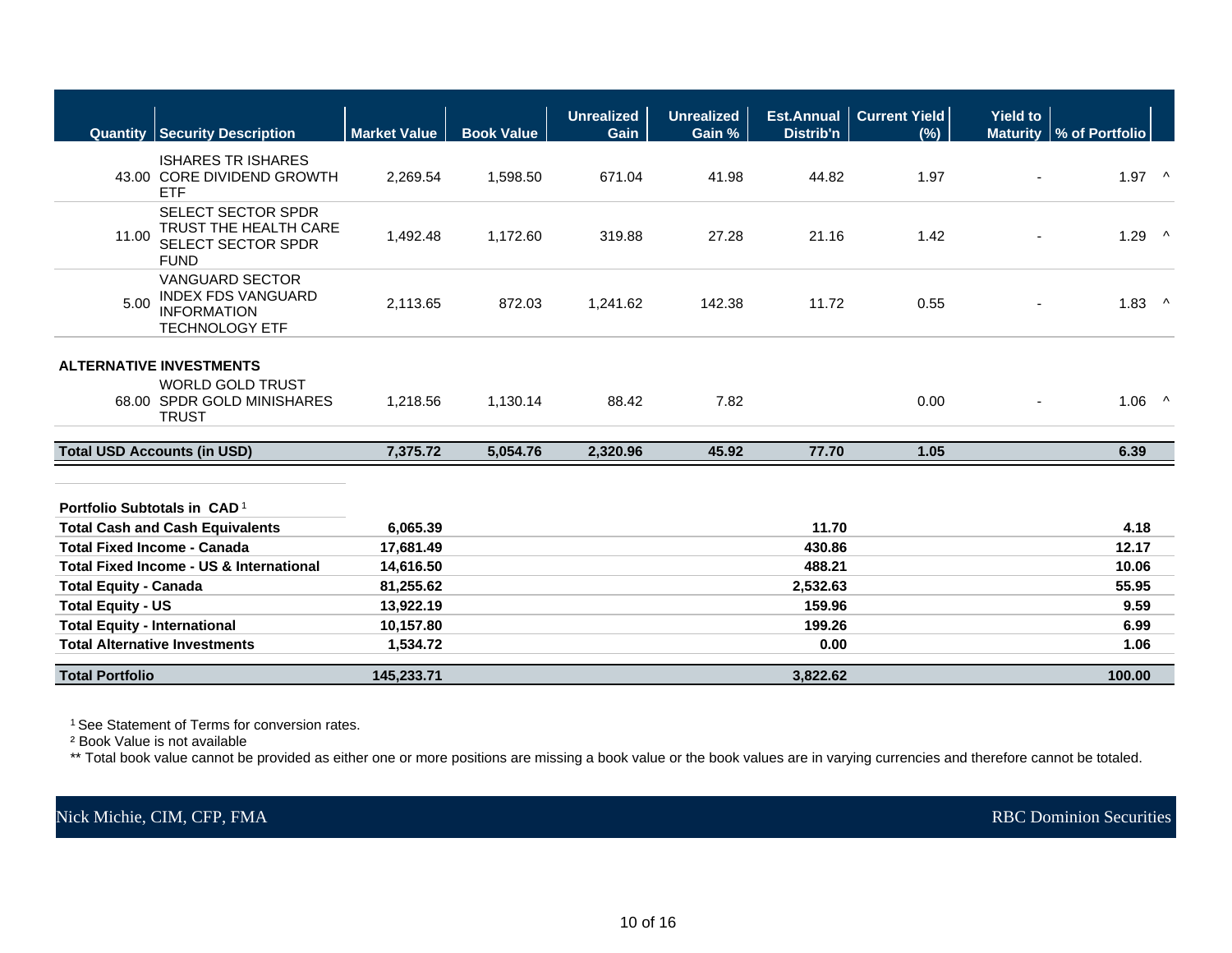^ Held in USD. See Statement of Terms for conversion rates.

Yield on Cost cannot be calculated for discount instruments at this time. YOC values at the total level exclude discount Instruments. Book Values are reported in account currency unless otherwise stated. Market values include accrued income.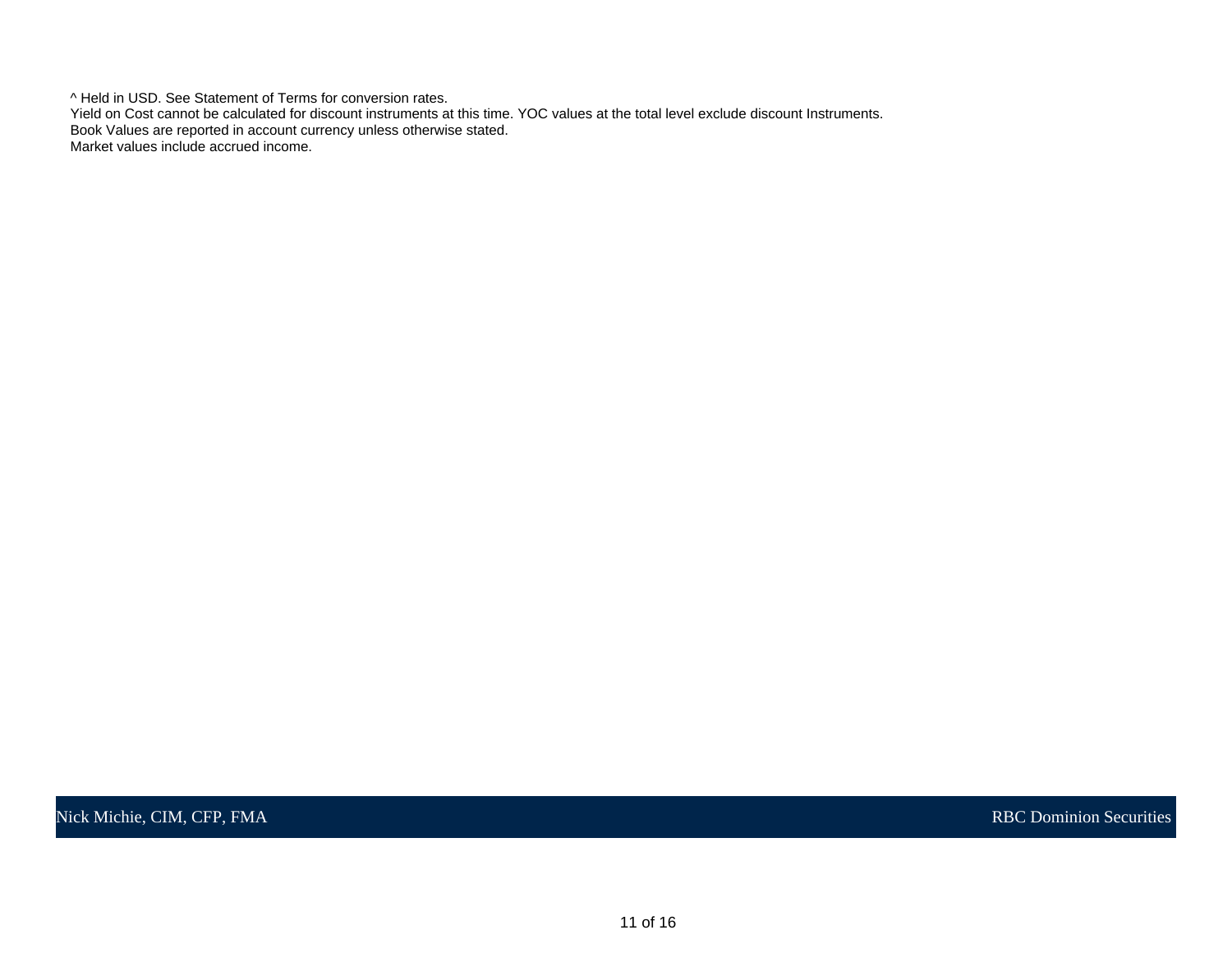# <span id="page-13-0"></span>**Projected Monthly Income** St. Peter's General Endowment Fund Consolidated

**Including: Mutual Funds** As at August 25, 2021

| <b>Quantity Description</b>                                                                  | <b>Day</b> | <b>Pay Amount</b> | <b>Aug-21</b> | <b>Sep-21</b>  | <b>Oct-21</b> | <b>Nov-21</b>  | <b>Dec-21</b> | <b>Jan-22</b>  | <b>Feb-22</b> | Mar-22       | Apr-22         | May-22         | <b>Jun-22</b>  |                 | Jul-22 Est. Annual<br>Income |
|----------------------------------------------------------------------------------------------|------------|-------------------|---------------|----------------|---------------|----------------|---------------|----------------|---------------|--------------|----------------|----------------|----------------|-----------------|------------------------------|
| <b>FIXED INCOME</b>                                                                          |            |                   |               |                |               |                |               |                |               |              |                |                |                |                 |                              |
| <b>BMO MID PROVINCIAL</b><br><b>BOND INDEX ETF</b><br>113 UNIT CAD                           | 04         | 0.0340            | 4             | $\overline{4}$ | 4             | $\overline{4}$ | 4             | $\overline{4}$ | 4             | 4            | $\overline{4}$ | $\overline{4}$ | $\overline{4}$ | 4               | 48                           |
| <b>FRANKLIN LIBERTY</b><br><b>GLOBAL AGGREGATE</b><br><b>BOND ETF (CAD-</b><br>122 HEDGED    | 19         | 0.0410            | 5             | 5              | 5             | 5              | 5             | 5              | 5             | 5            | 5              | 5              | 5              | $5\phantom{.0}$ | 60                           |
| <b>HORIZONS ACTIVE</b><br>PFD SH ETF UNIT CL<br>317 E                                        | 12         | 0.0316            | 10            | 10             | 10            | 10             | 10            | 10             | 10            | 10           | 10             | 10             | 10             | 10              | 120                          |
| <b>ISHARES 1-10 YEAR</b><br>LADDERED<br><b>CORPORATE BOND</b><br>245 INDEX ETF COM UNIT      | 30         | 0.0450            | 11            | 11             | 11            | 11             | 11            | 11             | 11            | 11           | 11             | 11             | 11             | 11              | 132                          |
| ISHARES 1-10 YR<br><b>LADDERED GOVT BD</b><br>154 INDEX ETF COM UNIT                         | 30         | 0.0370            | 6             | 6              | 6             | 6              | 6             | 6              | 6             | 6            | 6              | 6              | 6              | 6               | 72                           |
| <b>MACKENZIE US TIPS</b><br><b>INDEX ETF (CAD-</b><br>12 HEDGED) UNIT                        | 11         | 1.2019            | 14            | 14             | 14            | 14             | 14            | 14             | 14            | 14           | 14             | 14             | 14             | 14              | 168                          |
| PIMCO MONTHLY<br>434 INCOME FD CDA UNIT                                                      | 31         | 0.0498            | 22            | 22             | 22            | 22             | 22            | 22             | 22            | 22           | 22             | 22             | 22             | 22              | 264                          |
| RBC CDN DISC BD<br>278 ETF UNIT                                                              | 31         | 0.0210            | 6             | 6              | 6             | 6              | 6             | 6              | 6             | 6            | 6              | 6              | 6              | 6               | 72                           |
| <b>TOTAL INCOME - FIXED INCOME</b>                                                           |            |                   | 78            | 78             | 78            | 78             | 78            | 78             | 78            | 78           | 78             | 78             | 78             | 78              | 936                          |
| <b>EQUITY</b><br><b>BMO LOW</b><br>VOLATILITY<br><b>CANADIAN EQUITY</b><br>116 ETF CAD UNITS | 06         | 0.2400            |               |                | 28            |                |               | 28             |               |              | 28             |                |                | 28              | 112                          |
| <b>CI MORNINGSTAR</b><br><b>CANADA MOMENTUM</b><br><b>INDEX ETF COM</b><br>77 UNITS          | 30         | 0.0719            |               | 6              |               |                | 6             |                |               | 6            |                |                | 6              | $\sim$          | 24                           |
| CI WISDOMTREE<br><b>CANADA QUALITY</b><br><b>DIVIDEND GROWTH</b><br><b>INDEX ETF NON</b>     |            |                   |               |                |               |                |               |                |               |              |                |                |                |                 |                              |
| 139 HEDGED UNITS<br>63 HORIZONS EQUAL                                                        | 30         | 0.0740            | ÷.            | 10<br>$\sim$   | $\sim$        | $\sim$         | 10<br>$\sim$  | $\sim$         | $\sim$        | 10<br>$\sim$ |                | $\sim$         | 10<br>$\sim$   | $\sim$          | 40<br>$\mathbf 0$            |
|                                                                                              |            |                   |               |                |               |                |               |                |               |              |                |                |                |                 |                              |

Nick Michie, CIM, CFP, FMA RBC Dominion Securities

Reported in CAD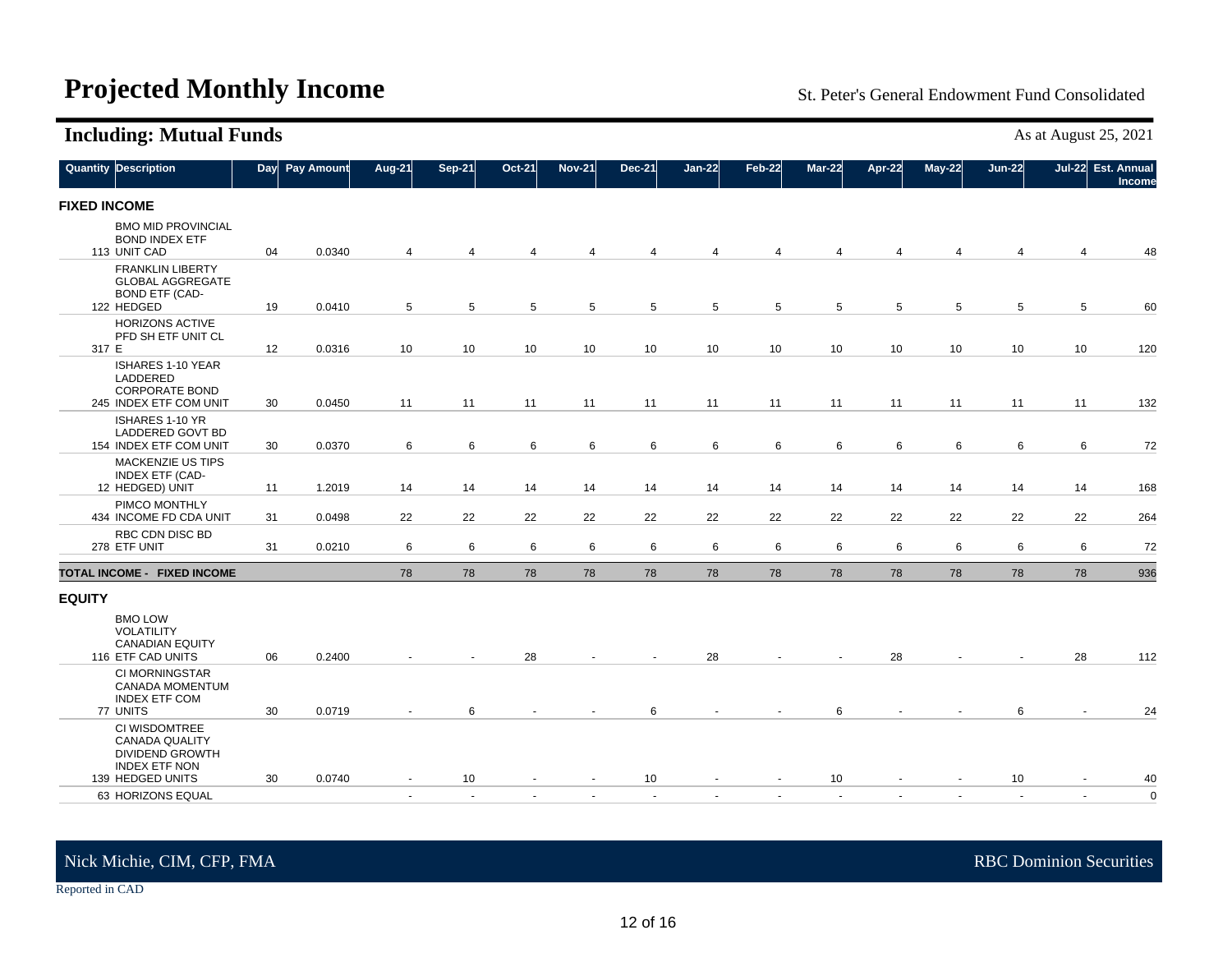| <b>Quantity Description</b>                                                                                 |  | Day | <b>Pay Amount</b> | <b>Aug-21</b> | <b>Sep-21</b>  | <b>Oct-21</b> | <b>Nov-21</b>  | <b>Dec-21</b>            | <b>Jan-22</b> | <b>Feb-22</b> | Mar-22         | Apr-22 | <b>May-22</b> | <b>Jun-22</b>  |                          | Jul-22 Est. Annual<br>Income |
|-------------------------------------------------------------------------------------------------------------|--|-----|-------------------|---------------|----------------|---------------|----------------|--------------------------|---------------|---------------|----------------|--------|---------------|----------------|--------------------------|------------------------------|
| <b>WEIGHT CANADA</b><br><b>BANKS INDEX ETF</b><br>NEW ETF SHS                                               |  |     |                   |               |                |               |                |                          |               |               |                |        |               |                |                          |                              |
| <b>ISHARES CORE MSCI</b><br>EAFE IMI INDEX ETF<br>176 UNIT                                                  |  | 30  | 0.4480            |               |                |               | $\blacksquare$ | 79                       |               |               |                |        |               | 79             |                          | 158<br>$\sim$                |
| <b>ISHARES CORE MSCI</b><br><b>EMERGING MARKETS</b><br>130 IMI INDEX ETF                                    |  | 30  | 0.1670            |               |                |               | $\blacksquare$ | 22                       |               |               |                |        |               | 22             |                          | 44                           |
| <b>ISHARES CORE</b><br>S&P/TSX CAPPED<br><b>COMPOSITE INDEX</b><br>576 ETF                                  |  | 30  | 0.2040            |               | 118            |               |                | 118                      |               |               | 118            |        |               | 118            | $\overline{\phantom{a}}$ | 472                          |
| <b>ISHARES TR ISHARES</b><br><b>CORE DIVIDEND</b><br>43 GROWTH ETF (USD^)                                   |  | 16  | 0.2606            |               | 14             |               |                | 14                       |               |               | 14             |        |               | 14             |                          | 56                           |
| <b>SELECT SECTOR</b><br>SPDR TRUST THE<br><b>HEALTH CARE</b><br><b>SELECT SECTOR</b><br>11 SPDR FUND (USD^) |  | 24  | 0.4808            |               | $\overline{7}$ |               |                | $\overline{7}$           |               |               | $\overline{7}$ |        |               | $\overline{7}$ |                          | 28                           |
| TORONTO-DOMINION<br>600 BANK                                                                                |  | 31  | 0.7900            |               | $\sim$         | 474           |                | $\overline{\phantom{a}}$ | 474           |               |                | 474    |               |                | 474                      | 1,896                        |
| VANGUARD SECTOR<br><b>INDEX FDS</b><br>VANGUARD<br><b>INFORMATION</b><br><b>TECHNOLOGY ETF</b><br>5 (USD^)  |  | 29  | 0.5862            |               | $\overline{4}$ |               |                | 4                        |               |               |                |        |               |                |                          | 16                           |
| VANGUARD U S<br><b>TOTAL MARKET</b><br>78 INDEX ETF TR UNIT                                                 |  | 05  | 0.1708            |               |                | 13            |                |                          | 13            |               |                | 13     |               |                | 13                       | 52                           |
| <b>TOTAL INCOME - EQUITY</b>                                                                                |  |     |                   | $\sim$        | 159            | 515           | $\sim$         | 260                      | 515           | $\sim$        | 159            | 515    | $\sim$        | 260            | 515                      | 2,898                        |
| <b>ALTERNATIVE INVESTMENTS</b><br><b>WORLD GOLD TRUST</b><br><b>SPDR GOLD</b><br>68 MINISHARES TRUST        |  |     |                   |               |                |               |                |                          |               |               |                |        |               |                |                          | $\Omega$                     |
| TOTAL INCOME - ALTERNATIVE INVESTMENTS                                                                      |  |     |                   |               |                | ÷             |                |                          |               |               |                |        |               |                |                          | $\Omega$                     |
| <b>Total Income - Portfolio</b>                                                                             |  |     |                   | 78            | 237            | 593           | 78             | 338                      | 593           | 78            | 237            | 593    | 78            | 338            | 593                      | 3,834                        |

Pay amounts are displayed in base currency.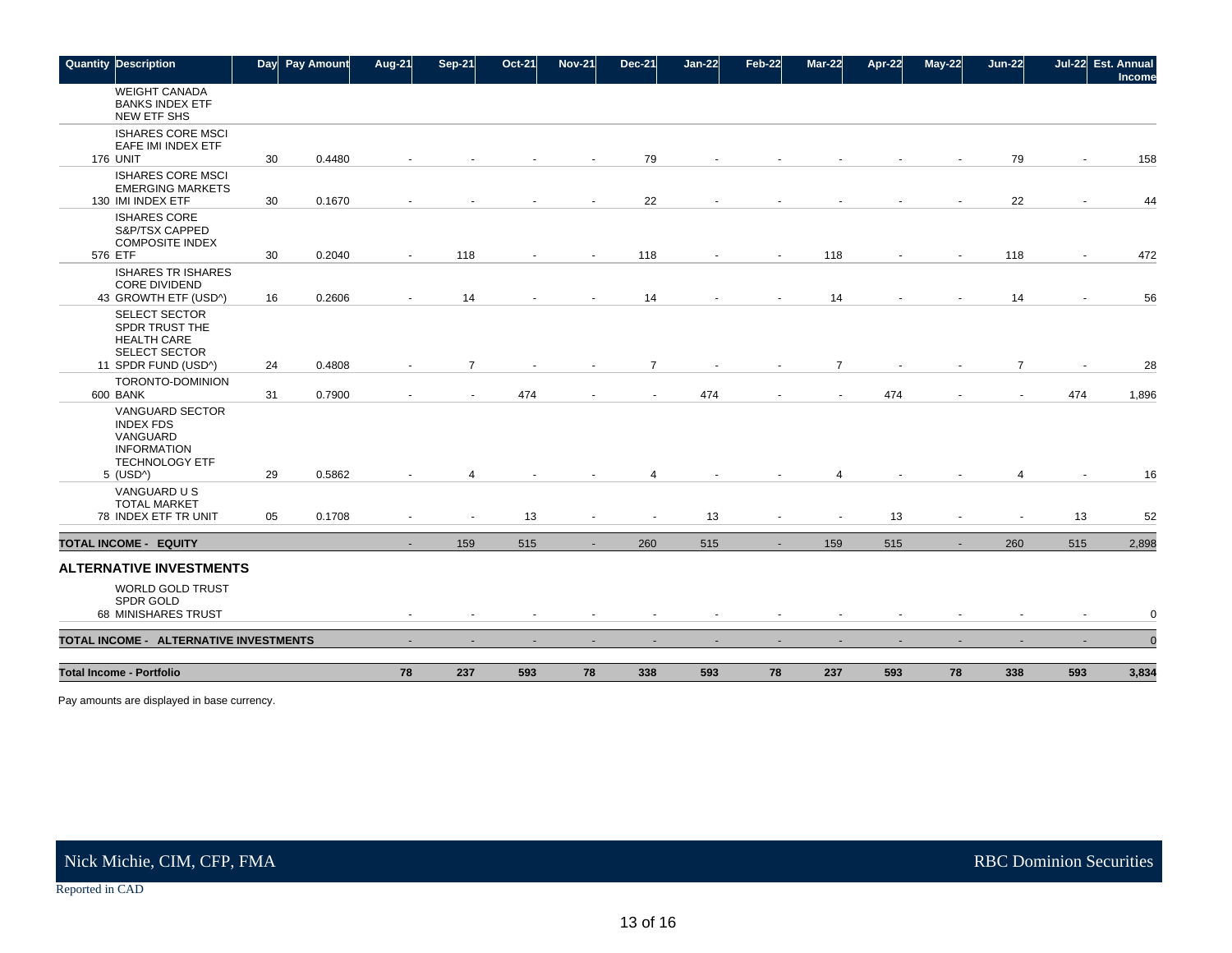# 700 600 500 400 300 200 100  $\Omega$ Aug-21 Sep-21 Oct-21 Nov-21 Dec-21 Jan-22 Feb-22 Mar-22 Apr-22 May-22 Jun-22 Jul-22 TOTAL INCOME - FIXED INCOME TOTAL INCOME - EQUITY TOTAL INCOME - ALTERNATIVE INVESTMENTS IГ



• Excluding Reinvested Dividends. ^ Held in USD.

See Statement of Terms for conversion rates.

Nick Michie, CIM, CFP, FMA RBC Dominion Securities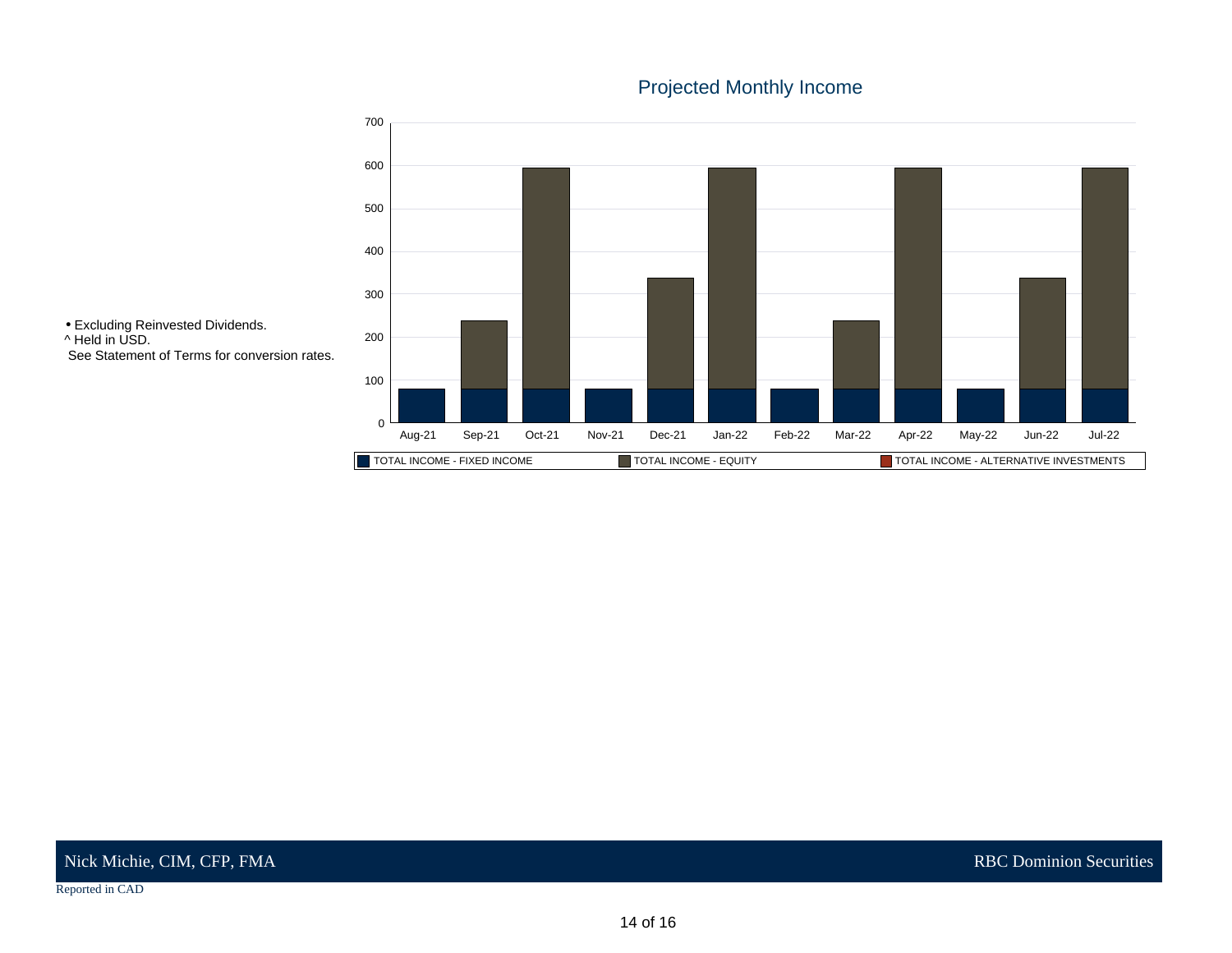As at August 24, 2021

### <span id="page-16-0"></span>**Legal Disclaimers**

The portfolio summary ("the Portfolio Report") is prepared by your Investment Advisor/Portfolio Manager who is an employee of RBC DS and is prepared from information received from sources we believe to be reliable. It is not an official statement of your positions at RBC Dominion Securities Inc. ("RBC DS").

This Portfolio Report has been prepared at the direction of and solely for the general guidance and benefit of the owners of the accounts included in the portfolio. It should be noted that a Portfolio Report can be created at anytime whereas your monthly statement is created at the last day of the month. Some of the positions shown in this statement may be held at other financial institutions where they are not covered by the Canadian Investor Protection Fund. Information regarding positions that are not held at RBC DS has been provided by the owner of an account included in the portfolio. These positions are included in the Portfolio Report at the request of the owner(s) of one of more of the accounts comprising the Portfolio Report for the purposes of providing as complete a view as possible of the portfolio. Neither RBC DS nor its employees can guarantee the accuracy or completeness of information relating to positions held at entities other than RBC DS, including quantities of securities held, market value and book-cost.

Please consult the monthly statements you receive from RBC DS or from other entities where the positions are held to determine which positions are eligible for protection by the Canadian Investor Protection Fund, including information as to which positions are held in segregation.

If there are any discrepancies between the transactions or positions shown on the monthly statements you receive from RBC DS and those shown in this Portfolio Report as being transacted or held at RBC DS please report them to your RBC DS Investment Advisor or Portfolio Manager. If there are any discrepancies between the transactions or positions shown on the monthly statements you receive from other entities where the positions are held please report them to such other entity.

The securities accounts comprising the portfolio are listed below. Please review this list of accounts carefully to understand what assets are included and what assets are not included in the Portfolio Report. Contact your Investment Advisor/Portfolio Manager if you are uncertain as to the beneficial ownership of any accounts included in this Portfolio Report.

Each beneficial owner of an account included in the Portfolio Report must have provided consent to their RBC DS Investment Advisor/Portfolio Manager to include information about their account(s) in this Portfolio Report as this information will be shared with all parties whose accounts or assets have been included in the Portfolio Report. If you are the beneficial owner of an account(s) included in this Portfolio Report and you wish to have your accounts removed from the Portfolio Report please advise your Investment Advisor/Portfolio Manager.

Clients should consult their Investment Advisor/Portfolio Manager when planning to purchase or sell securities or otherwise rebalance securities holdings as a result of the information provided in this Portfolio Report. This will ensure that their own circumstances, including their own individual investment objectives and risk tolerances, have been considered properly and that action is taken on the latest available information. Interest rates, market conditions market prices, tax rules, security classifications and other investment factors are subject to change.

For more information on the terms, conditions and a glossary of terms used in the Portfolio Report, please contact your Investment Advisor/Portfolio Manager.

RBC Dominion Securities Inc.\* and Royal Bank of Canada are separate corporate entities which are affiliated. \*Member-Canadian Investor Protection Fund. RBC Dominion Securities Inc. is a member company of RBC Wealth Management, a business segment of Royal Bank of Canada. ®Registered trademarks of Royal Bank of Canada. Used under licence. ©2011 Royal Bank of Canada. All rights reserved.

### **General Disclaimers**

• Generated on August 25, 2021

- This portfolio is composed of the following accounts, your discretionary accounts are bolded: ST.PETER'S ON -THE- ROCK - 3708067016000 ST.PETER'S ON -THE- ROCK - 3708067016001 ST.PETER'S ON -THE- ROCK - 5222898115000
- For position not held in CAD, all values were converted using the following exchange rates: CAD converted to USD at CAD\$1 - USD\$0.79400